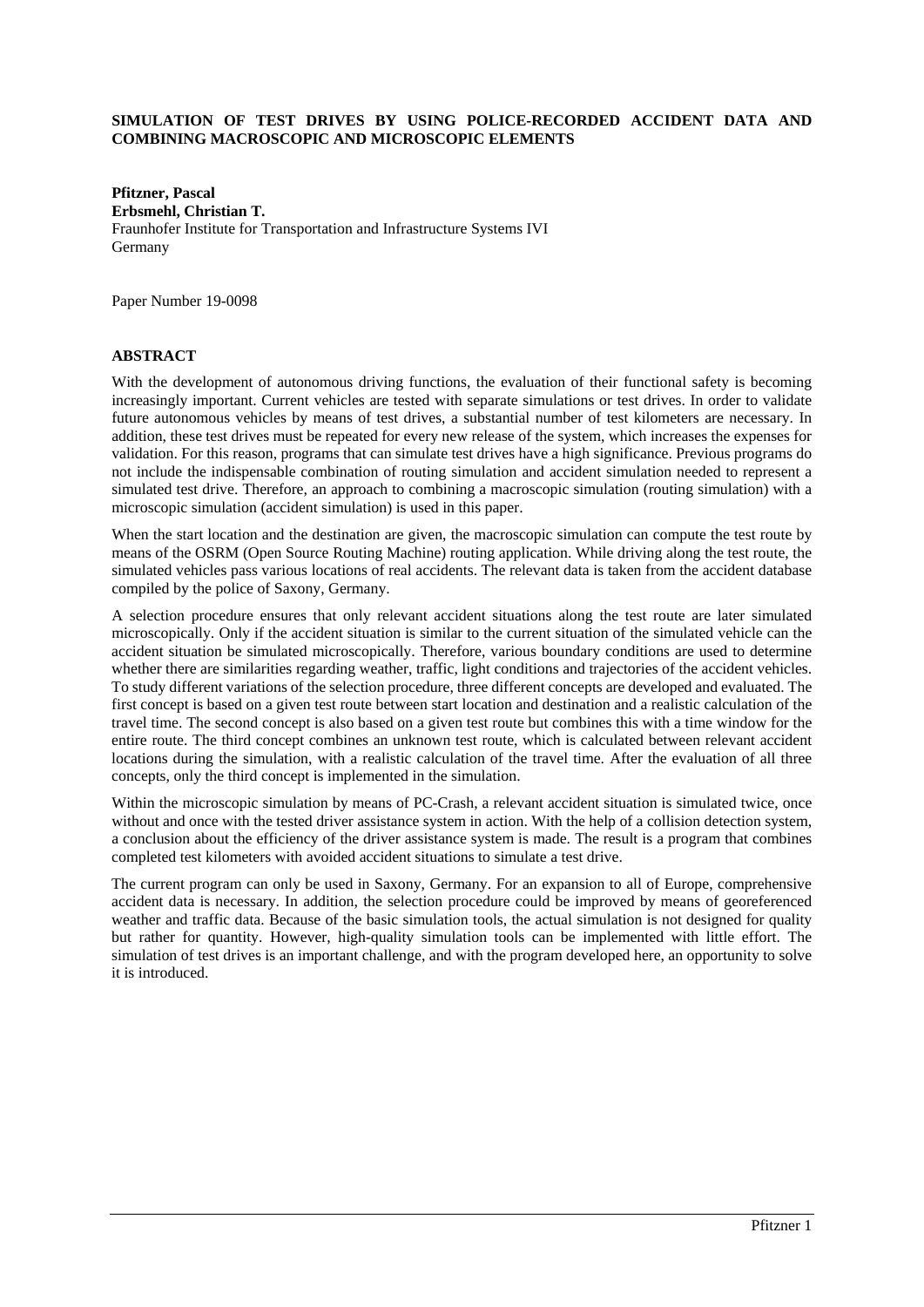# **OBJECTIVE**

In the development process of automated driving functions, the evaluation of their efficiency is unavoidable. Currently, simulations as well as test drives are used for evaluation purposes. With the help of repeated simulations of real accidents, it is possible to estimate whether an accident could have been prevented if the vehicle had been equipped with an Advanced Driver Assistance System (ADAS). Test drives in road traffic or on test tracks, on the other hand, expose the ADAS in question with real or staged situations [1].

In the future, the homologation process for highly automated driving functions and autonomous vehicles will become increasingly important. Currently, the functionality of prototypes is established in long test drives. However, several million test kilometers must be driven in order to obtain proof of safety. This procedure must be repeated after each system modification. This means that the expenses for obtaining proof of safety will increase significantly in the years to come [2].

For this reason, the development of a way to simulate test drives is desirable. In order to state the number of test kilometers driven, it is necessary to specify the route of the simulated vehicle. A suitable simulation solution – from now on called macrosimulation – is used for this purpose. Furthermore, an appropriate selection process for specific accident scenarios is developed within the scope of the macrosimulation. These scenarios are then studied microscopically. This way, it is possible to make a claim about how many of the selected specific accident scenarios could have been prevented by the system under testing. This is achieved with the help of a simulation that maps the interaction of the party who caused the accident and other parties involved in the accident. This simulation will be called microsimulation from now on.

# **METHODS AND DATA SOURCES**

The combination of macroscopic and microscopic simulation elements allows the simulation of a test drive. Using the OSRM navigation application as a macrosimulation tool, the test route can be calculated from given points of origin and destination, and the vehicle's position can be simulated depending on the time. The following

elaborations are visualized by the schematic depicted in Figure 1.

During the test drive, the simulated vehicle will be faced with several accident scenarios. The database of police-recorded accident data in Saxony provides the basis for all possible specific scenarios. An integrated, three-level selection process ensures that not only accident scenarios relevant in terms of time and location are considered for microsimulation, but also those that show similarities to the simulated vehicle in terms of traffic situation, weather and lighting conditions, as well as trajectories of the involved parties. The similarities are determined and guaranteed by applying several framework conditions. One example of a framework condition is the limitation of the time of the specific accident scenario to the arrival of the simulated vehicle at the accident location. The smaller the time difference to the specific accident, the greater the similarity of the oscillating traffic volume and the lighting is believed to be.

Three different concepts for the integration<br>of the macrosimulation and the of the macrosimulation and the corresponding selection process will be developed and compared.

**concept-based**



**Figure 1:** schematic of the selection process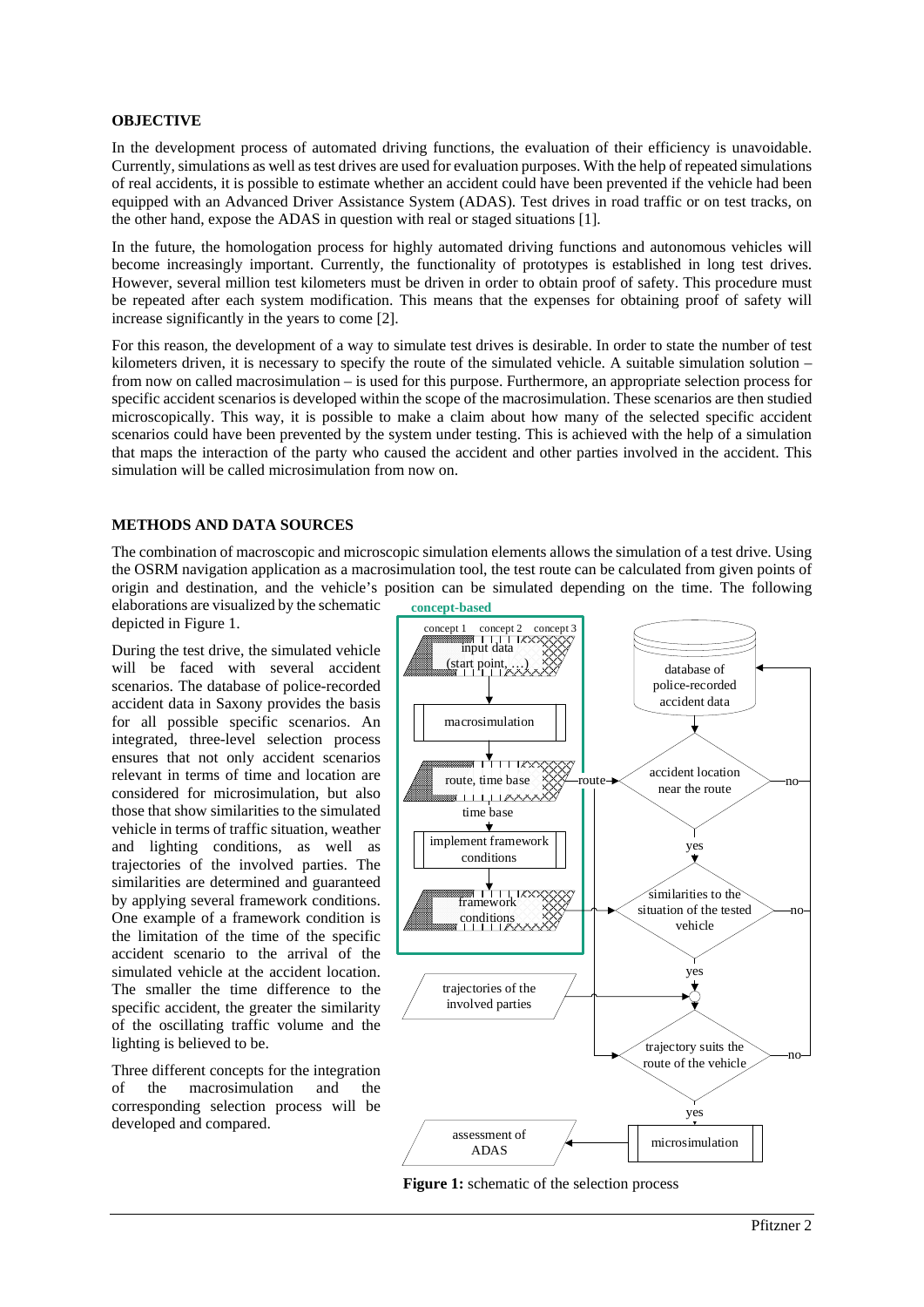The third and last step of the selection process is based on the intended trajectories of the involved parties. These, as well as the real trajectories, are generated at the Fraunhofer IVI on the basis of the accident data. In order for a certain accident scenario to be selected, one of the intended trajectories needs to correspond with the simulated course of the test vehicle. It is only possible under these circumstances that a vehicle at the same precise location and under similar framework conditions will be involved in an accident similar to the existing concrete accident scenario. If, for example, the simulated vehicle makes a right turn at an intersection where a left-turn accident has occurred, this accident simulation cannot be submitted to the microsimulation.

Within the microsimulation, a statement is made about whether there is a collision between the parties involved. By executing separate simulations with and without a system under testing, it is possible to assess whether the system is able to prevent an accident. In combination with the length of the test route, a claim can be made about test kilometers driven, simulated accidents as well as prevented accidents.

#### **Development of three concepts for the integration of the macrosimulation**

Each of the three concepts is based on the macroscopic calculation of a test route between points of origin and destination. The concepts differ in the integration of the macrosimulation and the establishment of framework conditions for the selection process.

 **Concept 1** adapts a real test drive. The route is known prior to the start of the simulation, meaning that the points of origin and destination are also known. A route is generated between these two points under consideration of any desired number of intermediate points.



**Figure 2:** schematic of the first concept

Figure 2 shows the schematic structure of the first concept. The blue line depicts the route from point of origin to point of destination. In concept 1, all accidents along this route with a maximum distance of 15 m to the middle of the road are extracted from the database. The red crosses depict these accident locations along the route. Concept 1 also requires a start date and time, henceforth called the start time stamp. With the help of the start time stamp, it is possible to calculate the position of the test vehicle along the route. The result of this calculation is one arrival time stamp for the point of destination and arrival time stamps for each of the accidents extracted. In addition, each accident also has an accident time stamp describing the date and time at which the accident occurred. The accident time stamp can be extracted from the database of police-recorded accident data. If a simulated vehicle reaches the accident location close to the accident time stamp, the vehicle's situation is similar to the situation. If a simulated vehicle reaches the accident location close to the time of the accident time stamp, its situation is similar to the situation causing the accident. A higher proximity between arrival time stamp and accident time stamp means a higher similarity.

**Concept 2** is based on concept 1. Just as in concept 1, a route is generated between the points of origin and destination. This route is shown as blue line in Figure 3.



**Figure 3:** schematic of the second concept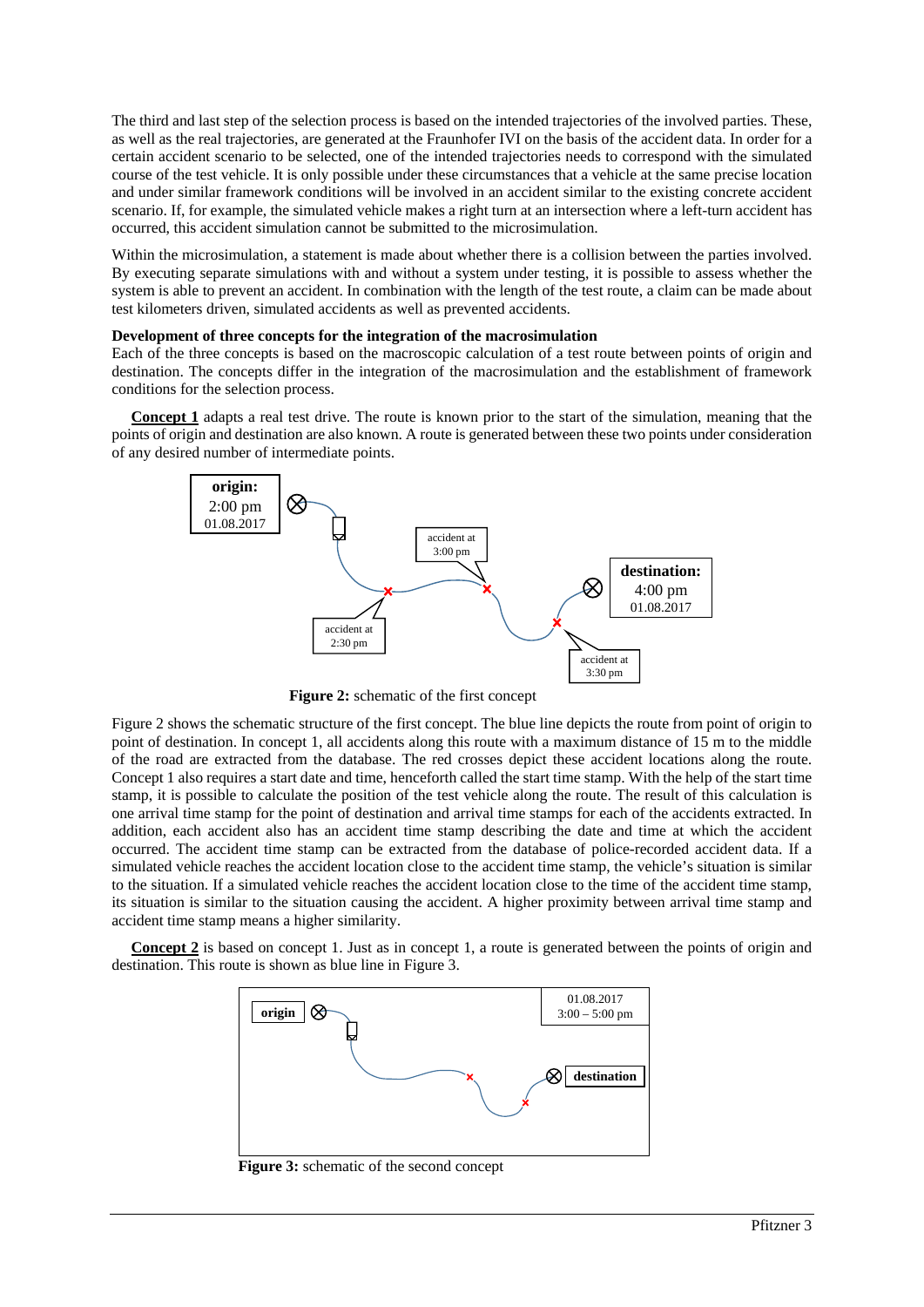Then, all accidents along the route that are close to the road are looked up. Similar to concept 1, each accident has a time stamp. However, concept 2 does not calculate when a simulated vehicle reaches the accident location. Instead, accidents are selected on the basis of a freely configurable time window. For the example shown in Figure 3, this means that every accident between 3:00 pm and 5:00 pm is selected (red crosses). It is irrelevant in this case whether the simulated vehicle would be able to reach the accident locations in the given time or whether the accidents are depicted in a chronological order. The result of this abstraction is the simulation's loss of direct comparability with real test drives.

 **Concept 3** is comparable to a real test drive because the calculation of its duration is realistic. However, the drivers do not know their final destination at the start of the test drive. Instead, they receive a new destination after they have reached a given intermediate destination. At the start of the simulation, only the point of origin, the start time stamp and the minimum distance of the test route are known.



**Figure 4:** schematic of the third concept

Figure 4 shows the schematic structure of the third concept. The point of origin and the start time stamp are visualized by a black circle with a cross. A pre-defined route, however, needs a destination. To determine a destination, all relevant records are filtered out of the database of police-recorded accidents in Saxony. Then, the distances between the point of origin and all extracted accident location is calculated. The accident location closest to the point of origin becomes the destination of the first route segment (red cross in Figure 4).

An arrival time stamp is calculated for the selected accident location. Based on the arrival time stamp there is an assessment of whether the lighting conditions at the time of arrival are similar and whether the difference between the time of arrival and the time of accident is tolerable. If, considering all framework conditions, the accident scenario is still valid at the simulated vehicle's arrival at the accident location, the scenario can be submitted to the selection process and simulated microscopically.

After this, a destination for the following route segment is determined. The new point of origin is the location of the current accident scenario and the arrival time at the accident location becomes the new start time. As described above, all relevant records are extracted from the database and the distances to potential points of destination is calculated. Again, the closest accident is defined as destination of the current route segment. This loop is continued until the test vehicle has exceeded a predefined number of test kilometers. At this point, the simulation according to the third concept is terminated.

## **Evaluation of the three concepts**

Before the three concepts can be compared to each other, each concept needs to be defined rigidly. For this, each concept is assessed in terms of its possible framework conditions for the selection process so that in the end, each concept is defined by a special combination of rigidly implemented framework conditions. The following three criteria are considered in the specification of the framework conditions.

The first criterion is the number of selected accidents per 1,000 km distance. To determine this figure, the absolute number of selected accidents is divided by the test kilometers driven. According to the statistics on road traffic accidents in the year 2016 compiled by the German Federal Statistical Office (Statistisches Bundesamt, Destatis) [3], about 3,375 accidents per 1 billion kilometers driven occurred in 2016. Or, to put it differently: On average, there was one accident every 296,296 kilometers. This corresponds to 0.003375 accidents per 1,000 km. However, it is not practical to use this figure as an evaluation standard for the first criterion. In order to test a system, a much higher number of accidents per kilometer should be simulated. In order to achieve a compromise between higher accident numbers and the highest possible comparability of vehicle and accident situations, a range of 50 to 100 accidents per 1,000 km is desirable.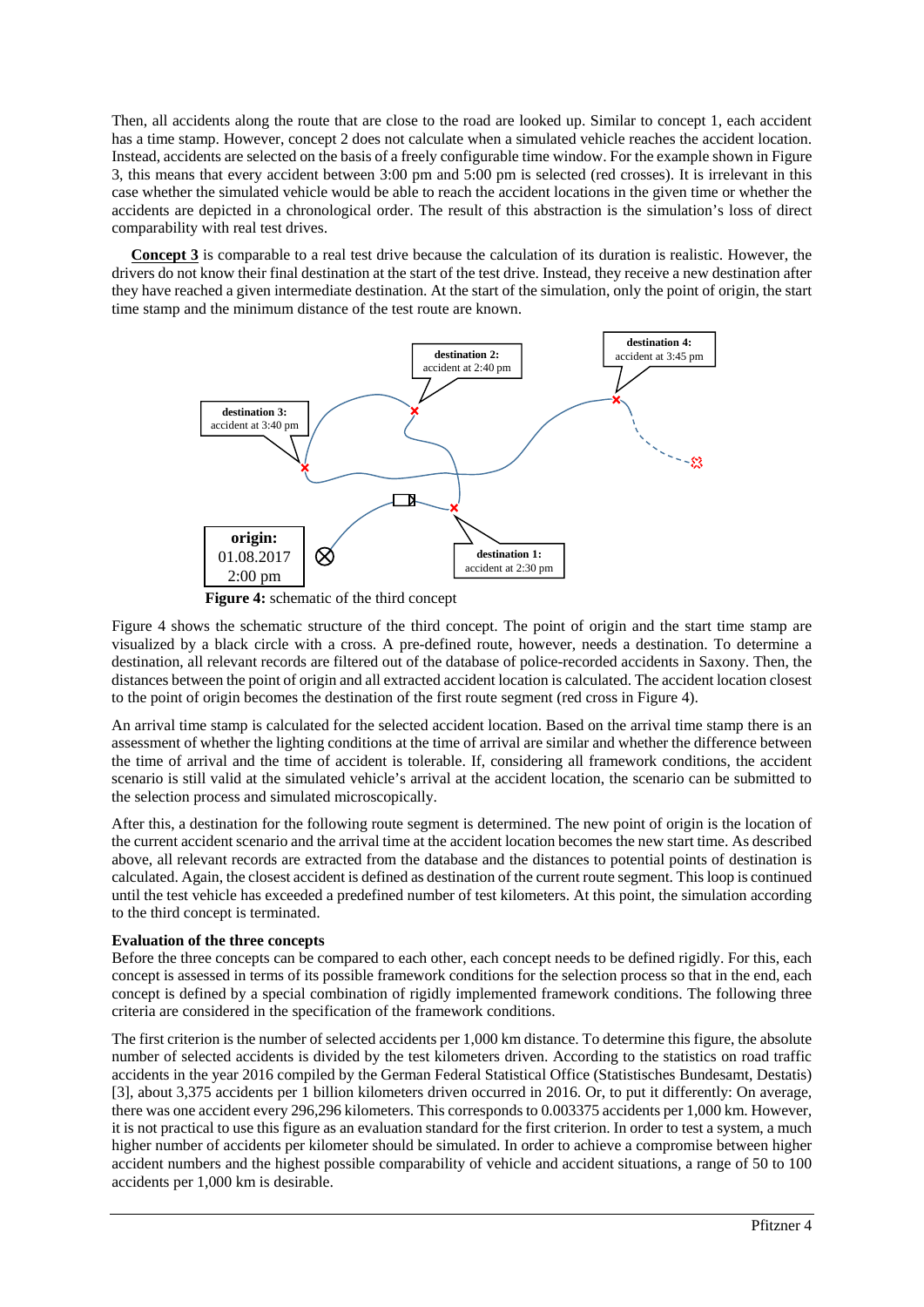The second criterion is the representativeness of the selected accidents within the context of all available policerecorded accident data. The database of accident data recorded by the Saxon police includes, among others, all police-recorded accidents between 2010 and 2016. Each of these accidents is described by characteristic features such as accident category, kind of accident, type of accident and area (urban, rural). This means that the distribution of these features within the Saxon database reflect the general accident situation in Saxony in the past years. It is therefore desirable to achieve an approximation of this distribution within the planned simulated test drive.

The third criterion is the logical comparability of vehicle situation and accident scenario. The repeated simulation of a past accident becomes more comprehensible if the situation of the simulated vehicle and the situation that caused the accident are as similar as possible. Different framework conditions may decrease or increase the similarities between the two situations. Therefore, the framework conditions must be studied in terms of their effects.

After the analysis and subsequent definition of the concepts framework conditions, they can be compared. This process takes into account seven criteria that are weighted differently. After the evaluation of all concepts, it is possible to identify the best one.

#### **Trajectory-based analysis of selected accident scenarios**

The selection process for the microsimulation is carried out partly based on concepts (within the concepts) and partly independent from concepts (outside of the concepts). Trajectory-based selection is the part of the selection process that is independent from concepts.

Upon the arrival at a selected accident location, the simulation program examines whether the course of the simulated test vehicle corresponds with the intended course of a party involved in an accident. If the courses correspond, the test vehicle is allowed to simulate the specific accident scenario in the role of this specific party only. Figure 5 shows the schematic of a potential accident scenarios along the test route. The party causing the accident (red) collides with the injured party (blue) while making a left turn. The course of the simulated test vehicle (green), however, does not correspond with either of the two intended courses. In this case, the specific accident scenario was selected within the concept on the basis of framework conditions, but it may not be used within the microsimulation because the course and the trajectories do not correspond. This is the reason why it is important to establish a method for assessing the courses and trajectories of the parties involved in an accident.



**Figure 5:** Necessity of the trajectory-based selection



**Figure 6:** sketch of the solution approach of the trajectory-based selection

The solution of this problem is a method that combines the evaluation of the distance between course and trajectory with the evaluation of the direction of travel. The course and the trajectories are defined by any given number of points represented by geographic coordinates (from now on called supporting points). In Figure 6, these are visualized by the round dots. For each supporting point of the trajectory (blue), the shortest perpendicular distance to the course (green) is calculated (see  $s_1$  to  $s_5$ ). The resulting vector of shortest distances  $\bar{s}$  can be studied in terms of various parameters such as mean value and standard deviation.

In order to compare the directions of travel, it is necessary to analyze the order of the trajectories supporting points (T1 to T5) and their corresponding closest course supporting points (R1 to R8). For this, each trajectory supporting point Tx is matched with the route supporting point Rx that is closest to the point depicted by the red cross in Figure 6. For example, T1 is matched with R8, T2 is matched with R7 and T3 is matched with R6. This way, two vectors are formed that conatin the figures of the matching points (for example:  $\overline{T}$  = [1; 2; 3; 4; 5] and  $\overline{R} = [8; 7; 6; 5; 3]$ .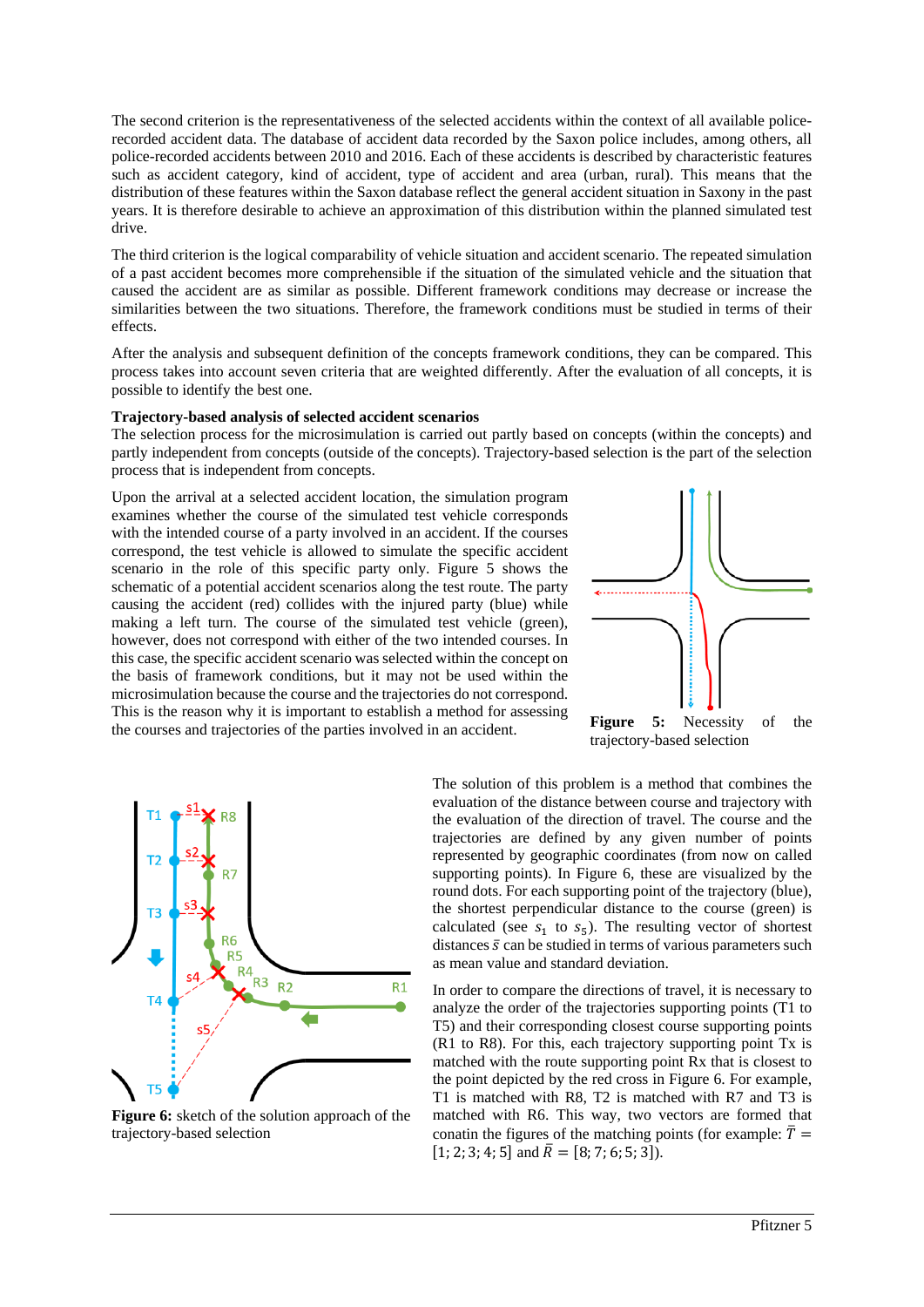After that, it is possible to estimate the strength of the linear relation of the two vectors  $\bar{T}$  and  $\bar{R}$  by using the Pearson correlation  $\rho$  according to the Equation 1.

$$
\rho = \frac{cov(\bar{T}, \bar{R})}{\sigma_{\bar{T}} * \sigma_{\bar{R}}}, with cov() - covariance und \sigma - standard deviation \quad (Equation 1)
$$

In order to test which parameters (mean value, standard deviation,  $\ldots$ ,  $\rho$ ) allow the identification of suitable trajectories, a test data set is compiled. The basis of this are 18 different random accidents with known trajectories. For each of the accident locations, all courses in all possible directions are established. Then, a manual assessment is carried out for each of the 256 route-trajectory-pairs of whether they are approximately parallel. If this is the case, a distinction is made between "right direction" and "wrong direction". With the help of several graphic representation methods, it is then possible to determine which parameters allow the identification and selection of suitable trajectories (along the course, right direction).

#### **Microsimulation**

The selected accidents are automatically transferred to the microsimulation via an interface and then analyzed. Because the PC-Crash software can easily be integrated by external applications and also supports trajectorybased collision detection, it is used as microsimulation software.

Input data such as the real trajectories of the parties involved in the accident, their speeds and initial locations provide the basis for microsimulation. The maximum allowed speeds of the involved parties can be found in the police-recorded accident data, an uniform movement is assumed. The initial locations of both parties are deduced on the following assumption: the vehicles of both parties collide at the end points of their real trajectories. Based on this assumption, possible initial locations for each party can be established with the help of a reverse simulation along their trajectories that starts at the end points.

The result of the microsimulation consists of two return values. The first return value stores the information whether a collision has occurred without the system under testing, thus error-proofing the process. The second return value gives information about whether the vehicles collide while the system under testing is active. If the first return value is negative (no collision), then no claims can be made about the effect of the system under testing on the basis of this specific accident scenario. If the first return value is positive, a second step describes whether a collision was prevented by the system or not. The system's effects can then be evaluated based on the accidents prevented.

## **RESULTS**

The results of the comparison of the three concepts are depicted in Table 1.

| Table 1.                                                                     |  |  |  |  |  |
|------------------------------------------------------------------------------|--|--|--|--|--|
| Comparison of the three concepts with the help of a weighted decision matrix |  |  |  |  |  |

| <b>Criterion</b>                                           | Weighting |      | Concept 1 Concept 2 Concept 3 |      |
|------------------------------------------------------------|-----------|------|-------------------------------|------|
| <b>Comparable with reality</b>                             |           | 9    |                               | Q    |
| Accident numbers along the test route                      |           |      |                               |      |
| <b>Options of test route manipulation</b>                  | 3         |      |                               | ð    |
| <b>Functionality of long test routes</b>                   |           |      |                               | 10   |
| Options of influencing the testing<br>environment          |           |      | 9                             |      |
| Functionality in case of missing accident data             |           | 10   | 10                            |      |
| Option of expanding the simulation to<br>further regions   |           | Q    | 9                             |      |
| <b>Result</b><br>[Percentage of maximum points attainable] |           | 66 % | 57 %                          | 80 % |

Table 1 shows that each of the concepts has its advantages and disadvantages. However, for the simulation of a test drive under the given requirements, the third concept is the most suitable one.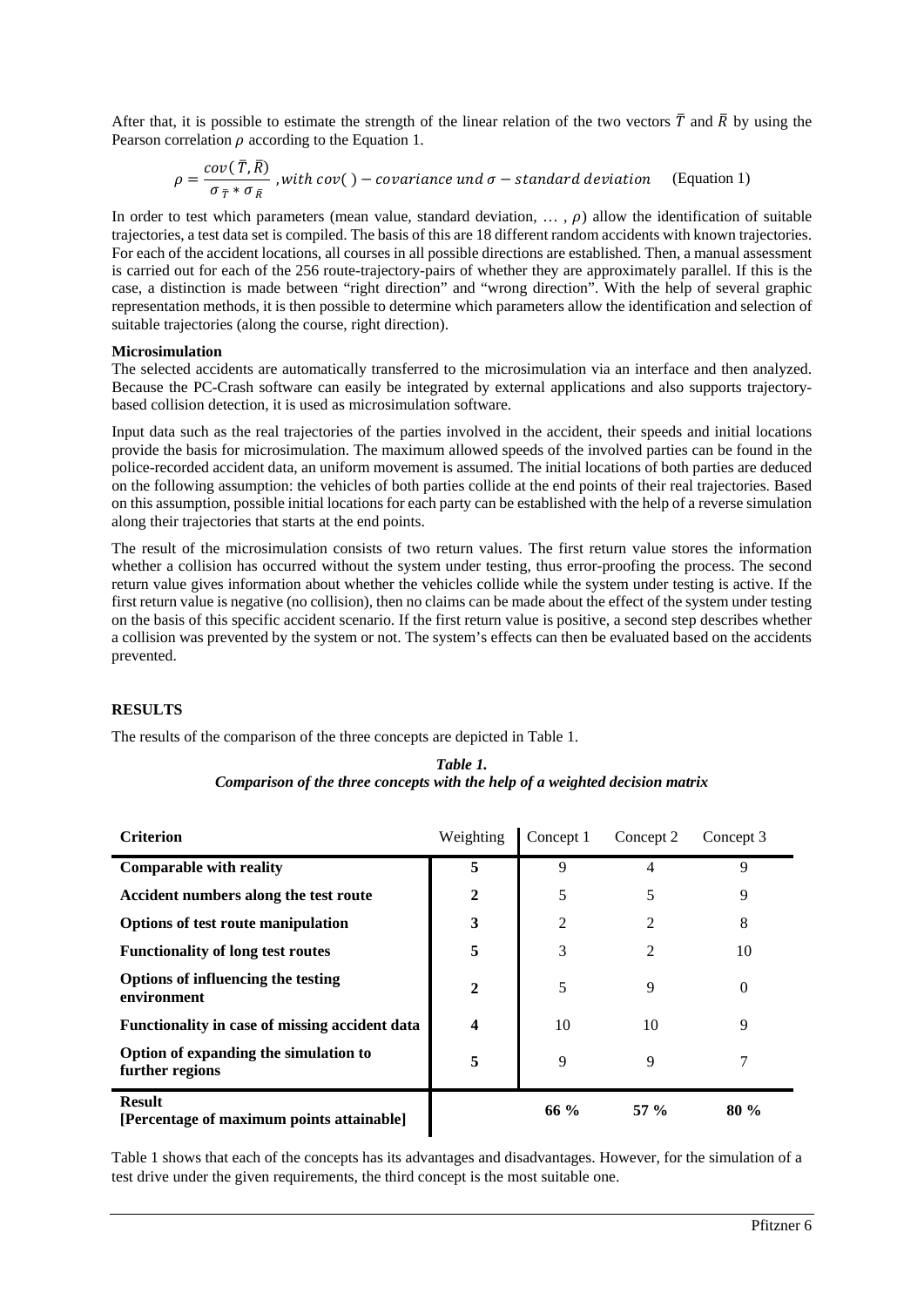#### **Results of the trajectory-based selection process**

The analysis of the parameters for the identification of suitable route-trajectory pairs had the result that no single parameter offers a finite solution. Instead, a combination of the standard deviation and the Pearson correlation coefficient is used. Figure 7 shows which threshold values need to be defined.





Based on the above image, the trajectory-based scenario selection procedure is implemented as follows: For the examination, the type of road use of the trajectories taken into account is limited to the class of "passenger car". For example, pedestrian trajectories are not allowed. The remaining intended trajectories can be examined with the help of the standard deviation and the correlation coefficient. In 97% of cases, trajectories with a standard deviation  $\sigma \leq 3$  and a correlation coefficient  $\rho \geq 0.8$  are suitable for the current route and go in the right direction.

## **Example application of the program**

The example application demonstrates the entire process of the developed program using a vehicle equipped with an advanced emergency braking system (AEBS). At the beginning of the example application, the input data is defined. The test drive begins on August 1, 2017 at the Fraunhofer IVI in Dresden and covers a distance of 100 km or more. The system under testing is mapped in PC-Crash with the help of a proximity sensor with a range of 80 m, an opening angle of 5 degrees and a cycle time of 100 ms, as well as with an active TTC time to collision monitoring system. If the TTC falls below 1 second, an emergency braking process is initiated.

Within 11 minutes, the program carries out the construction of the route, the selection process and the microsimulation. The resulting test route of 109 km length is visualized in Figure 8 by a transparent green line. It passes through Dresden's urban center as well as through surrounding areas. Along this route, the test vehicle is confronted with 18 selected accident scenarios. 14 of these pass the trajectorybased selection process and are then simulated microscopically. The results are summarized in Figure 9.



**Figure 8:** test route of the example application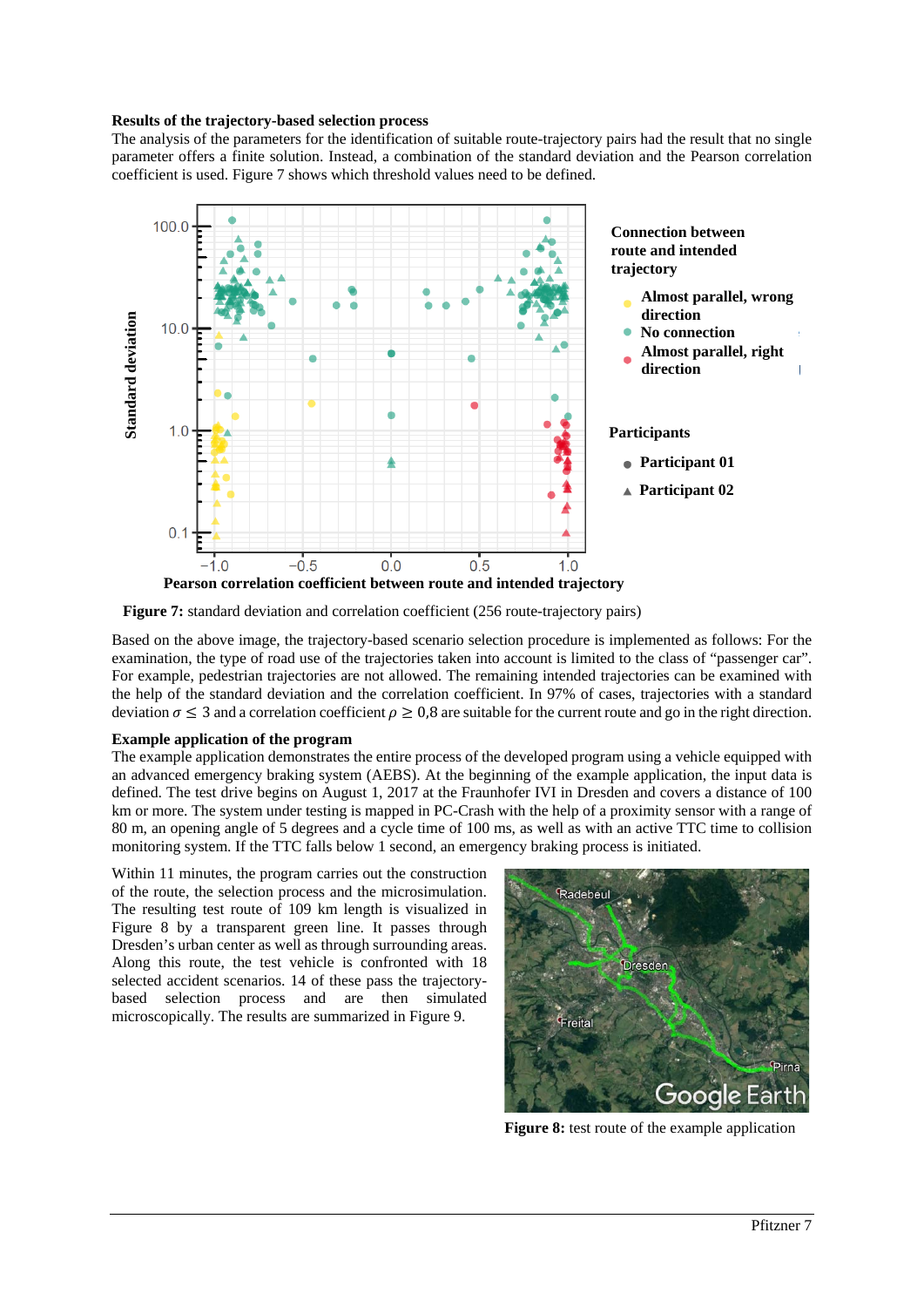The 14 simulated accident situations are plotted according to their types of accident and distinguished by color. Only those accident situations that were prevented by the AEBS are marked green. Thus, the efficacy of the AEBS becomes evident with respect to the different types of accident.



**Figure 9:** results of the example application, broken down by type of accident

According to Figure 9, the AEBS is able to prevent over 70 % of accidents in parallel traffic (accident type 6) within the simulation. However, no accidents are prevented during turning and during turning/crossing accidents (types of accident 2 and 3). This leads to the conclusion that the AEBS in use is mainly effective in rear-end collisions. Further examination of the simulation files created by the microsimulation confirms this conclusion. Only in the situation of a rear-end collision on a straight road is the injured party detected in time, so that an emergency braking process can prevent the collision. In rear-end collisions in turns and in all other accident situations included in the simulation, the injured party is not detected or not detected early enough.

# **DISCUSSION**

The integration of traffic and weather data would be very beneficial for the area of the macrosimulation. The implementation of other external macrosimulation applications is also conceivable to and the modular design of the program supports this.

The selected variant of microsimulation is able to draw a conclusion about prevented collisions. However, a more detailed realization of sensors and advanced driver assistance system would improve the plausibility of results. Also, no exact input parameter exist for the microsimulation, which is why they need to be deduced with the help of assumptions. Thus, there is a potential for an expansion of the microsimulation. Due to the modular design of the program, the microsimulation could also be realized through the implementation of other simulation programs.

In order to evaluate the simulation of an entire route, the accident selection is studied in terms of representativeness by comparing it to a reference data set. For this, the distribution of the double-digit types of accident of the selected accidents is examined in the context of the distribution of the double-digit accident types of the reference data set. The result of the comparison provides the basis for a two-level score, which is calculated automatically. This score first examines how many of the types of accident are reflected in the accident selection. Subsequently, it evaluates how well the reflected types of accident are represented. The score has values between 0 and 1, where 1 symbolizes a perfect reflection of the overall data set.

The score of the example application was calculated to be 0.38, which means an inadequate representativeness. Although 5 of 14 collisions were prevented, the statement "The AEBS is able to prevent 5 in 14 (35%) accidents" is a misinterpretation. A longer test route with an increased number of simulated accidents would improve chances of a higher score and a more well-founded statement.